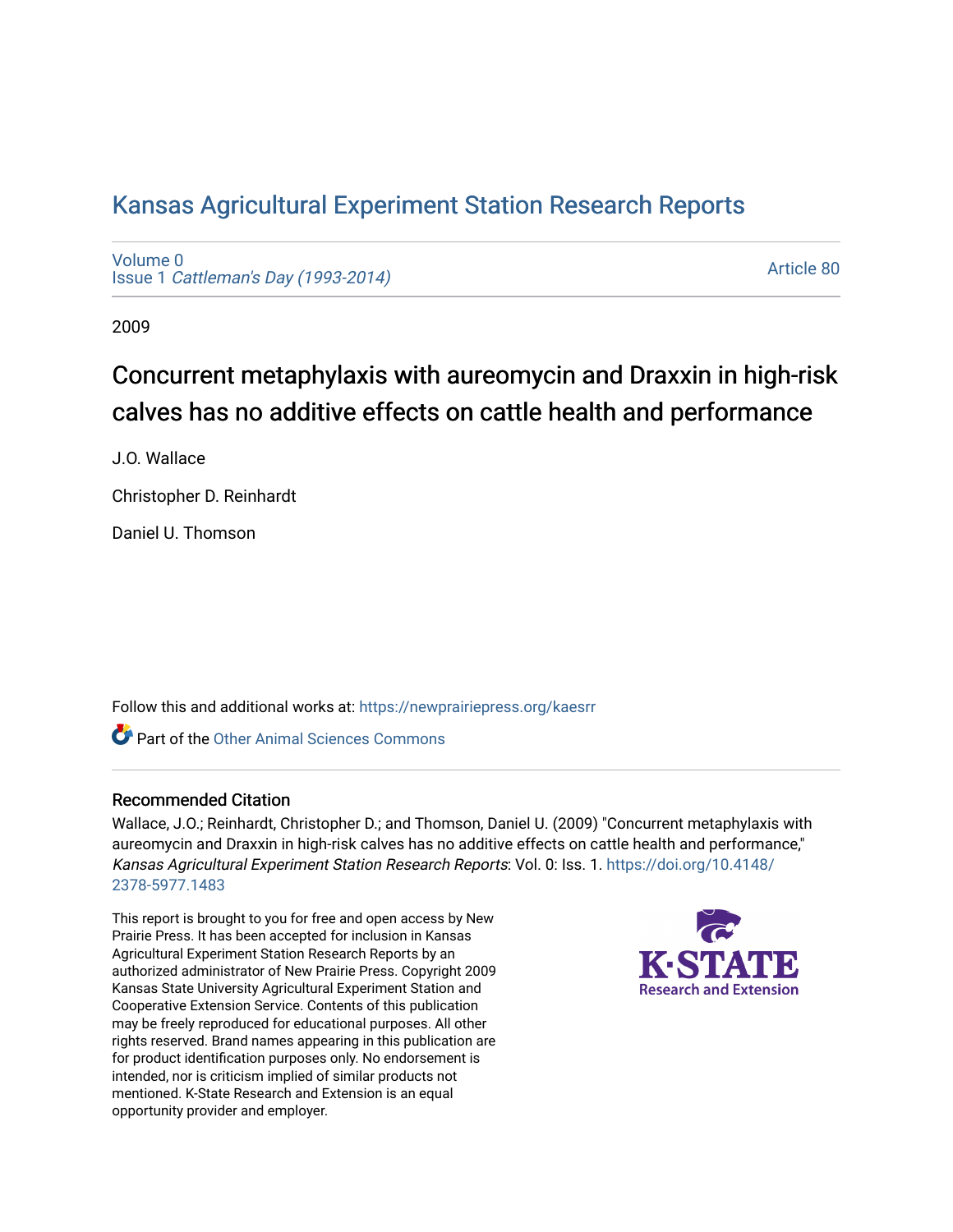## Concurrent metaphylaxis with aureomycin and Draxxin in high-risk calves has no additive effects on cattle health and performance

### **Abstract**

The shipping and receiving period is one of the most stressful experiences during a calf's lifetime. Stressors include weaning, commingling, transportation, processing, feed and water changes, and disease challenge placed on the animal upon entering a stocker operation or feedlot. These stressors result in decreased appetite, loss of body mass, decreased immunity, and increased risk of disease. Bovine respiratory disease complex has one of the highest treatment costs of all diseases affecting feedlot cattle and can negatively affect feedlot performance and carcass characteristics of animals, resulting in decreased profit. Mass medication (metaphylaxis) is the treatment of all cattle at arrival processing despite observed health status by using either injectable or feed-grade antibiotics. However, no research has examined effects of concurrent metaphylaxis with both Draxxin (Pfizer Animal Health; New York, NY) and chlortetracycline simultaneously. Therefore, the objective of this study was to examine effects of concurrent metaphylaxis with Draxxin and chlortetracycline upon arrival on high-risk stocker calf health and performance.

### Keywords

Cattlemen's Day, 2009; Report of progress (Kansas State University. Agricultural Experiment Station and Cooperative Extension Service); 1010; Kansas Agricultural Experiment Station contribution ; no. 09-168-S; Beef; Cattle; Draxxin; Weaning

### Creative Commons License



This work is licensed under a [Creative Commons Attribution 4.0 License](https://creativecommons.org/licenses/by/4.0/).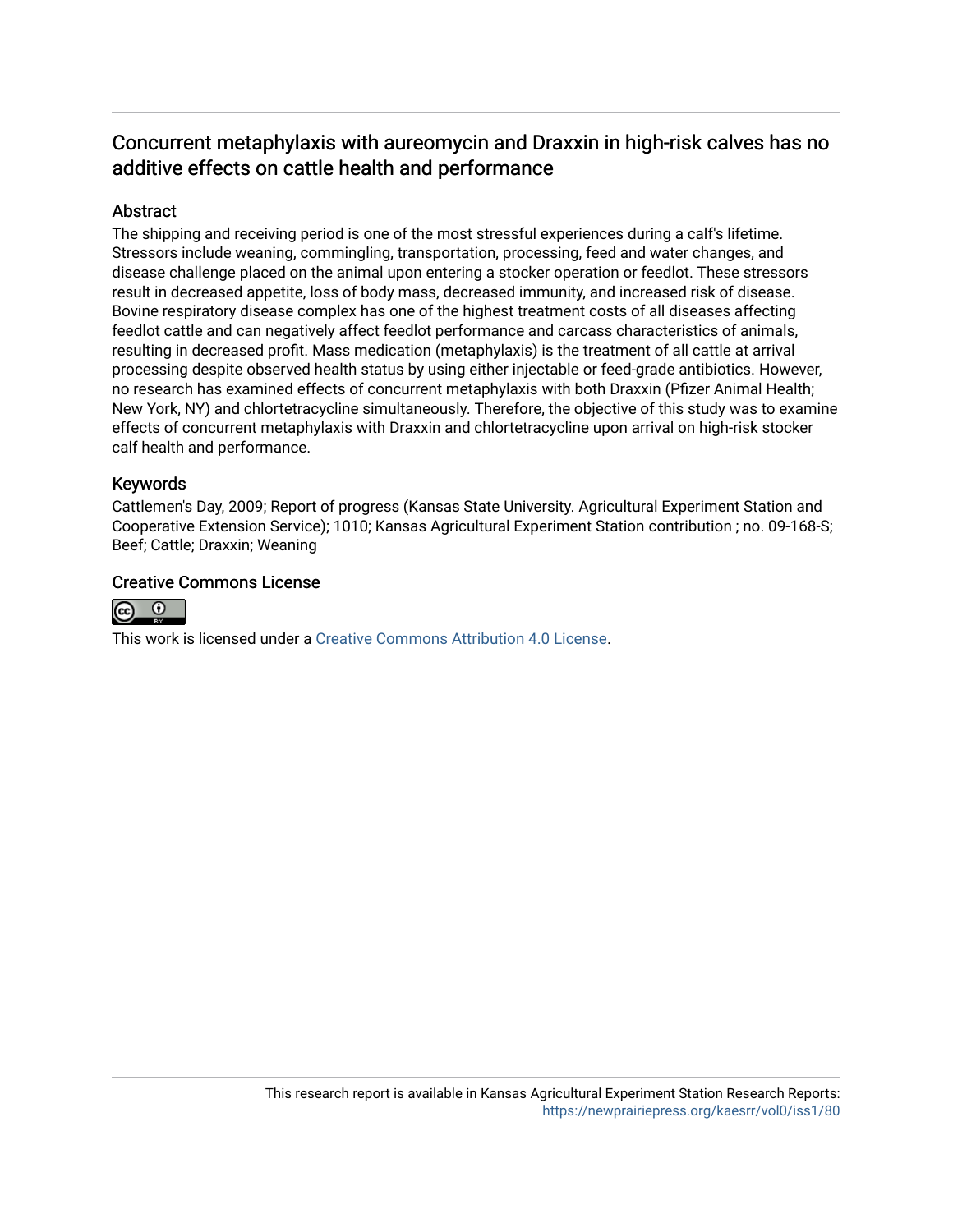## BEEF CATTLE RESEARCH 2009

# **Concurrent Metaphylaxis with Aureomycin and Draxxin in High-Risk Calves Has No Additive Effects on Cattle Health and Performance**

### J. O. Wallace, C. D. Reinhardt, and D. U. Thomson

### **Introduction**

The shipping and receiving period is one of the most stressful experiences during a calf's lifetime. Stressors include weaning, commingling, transportation, processing, feed and water changes, and disease challenge placed on the animal upon entering a stocker operation or feedlot. These stressors result in decreased appetite, loss of body mass, decreased immunity, and increased risk of disease. Bovine respiratory disease complex has one of the highest treatment costs of all diseases affecting feedlot cattle and can negatively affect feedlot performance and carcass characteristics of animals, resulting in decreased profit.

Mass medication (metaphylaxis) is the treatment of all cattle at arrival processing despite observed health status by using either injectable or feed-grade antibiotics. However, no research has examined effects of concurrent metaphylaxis with both Draxxin (Pfizer Animal Health; New York, NY) and chlortetracycline simultaneously. Therefore, the objective of this study was to examine effects of concurrent metaphylaxis with Draxxin and chlortetracycline upon arrival on high-risk stocker calf health and performance.

## **Experimental Procedures**

Two 41-day receiving studies were conducted at the Kansas State University Beef Stocker Unit during November 2007 and March 2008 to determine the response of high-risk stocker calves to concurrent metaphylaxis with Draxxin and Aureomycin (Alpharma Inc., Ridgefield Park, NJ). All cattle were sourced from an order buyer in Tennessee, and cattle were received over three consecutive days. Upon arrival, all calves were weighed, tagged, mass medicated with Draxxin (1.1 mL/100 lb), and palpated for sex (bull or steer). Calves were then given ad libitum access to long-stem prairie hay and water overnight. The following day, calves were vaccinated against clostridial and respiratory diseases and dewormed, and bulls were surgically castrated. Calves that arrived in March were also poured for lice. Each load was then blocked by arrival date and randomly assigned to one of three treatments for a total of 18 pens. Castrated bulls were equally distributed among the six pens within each alley. Cattle were weighed and revaccinated 12 days following initial processing and weighed again following the 41-day feeding period. Calves were stepped up by using three sequential growing diets ranging from 29 to 36.5% concentrate. Diets were fed with addition of the following treatments: no top-dress pellets (CON), top-dressed with Aureomycin-containing pellets [CTC; 10 mg CTC/pound of body weight (BW)], or top-dressed with the same pellets that did not contain any Aureomycin (PP). The PP pellets were top-dressed at an amount per unit BW equal to that of the CTC pellets. The CTC and PP treatments were top-dressed for two periods that each lasted 5 days (days 1 to 5 and days 7 to 11).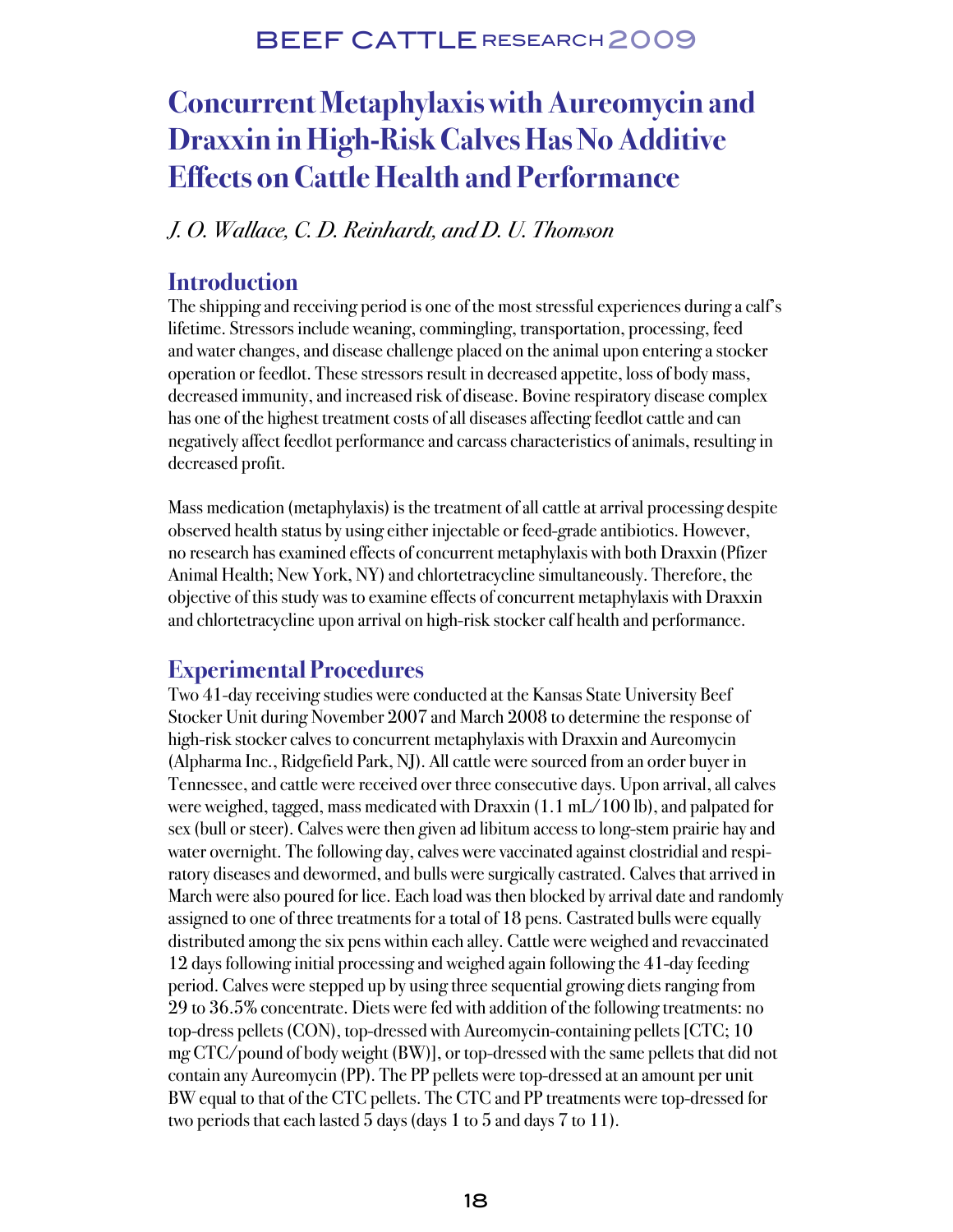# BEEF CATTLE RESEARCH 2009

Cattle were observed daily for signs of illness and injury by personnel blinded to treatments. Calves were treated for respiratory disease with Draxxin only following a moratorium of 5 days post-metaphylaxis. Calves that were determined to need treatment were given Baytril (5 mL/100 lb or 5 mL/45.35 kg) as a first treatment; Nuflor (6 mL/ 100 lb or 6 mL/45.35 kg;) as a second treatment, if needed; and Bio-Mycin 200  $(4.5 \text{ mL} / 100 \text{ lb or } 4.5 \text{ mL} / 45.35 \text{ kg})$  as a third treatment, if needed.

Bunks were checked approximately twice daily, and feed was delivered in amounts sufficient to result in slick bunks both morning and afternoon. Calves were fed their respective diets at approximately 7:00 a.m. and 3:00 p.m. daily for 41 days.

Daily dry-matter intake, gains, and feed efficiencies were determined for each pen of calves. Health records were used to determine the number of animals treated and percentage death loss.

Performance and health data were analyzed by using the random effects MIXED model procedure of SAS. Treatment was included in the model as a fixed effect, and study and start date were included as random variables. Values were determined to be statistically different when P≤0.10.

### **Results and Discussion**

Initial BW was different among the three treatments as a result of animals within each load being blocked by alley and randomized to pens by BW and sex (bull vs. steer). Final BW was also different among the three treatments (Table 1); however, it was reflective of initial weights with PP calves having the heaviest final BW, CTC calves having the lowest final BW, and CON calves being intermediate. Daily DMI was affected by treatment  $(P=0.09)$  and followed the same pattern as initial and final BW (PP calves consumed the most feed, and CTC calves consumed the least). Average daily gain and feed efficiency were not affected by treatment  $(P>0.39)$ .

The percentage of total animals removed from pens because of illness and the percentage of retreatments were not affected by treatment  $(P>0.20)$ . Additionally, there were no differences in death loss among the three treatments  $(P=0.25)$ .

Lack of response to metaphylactic treatment could be a result of timing of administration of the two antibiotics. Effective concentrations of Draxxin have been observed for up to 8 days following subcutaneous administration in calves. It may have been more beneficial to administer the chlortetracycline to calves in this study following a moratorium of at least 8 days post-metaphylactic treatment with Draxxin.

## **Implications**

This experiment showed no additive effects of metaphylaxis by using Draxxin concurrently with two 5-day periods in which Aureomycin was fed. These data may be beneficial to producers when designing treatment protocols for newly received high-risk stocker calves.